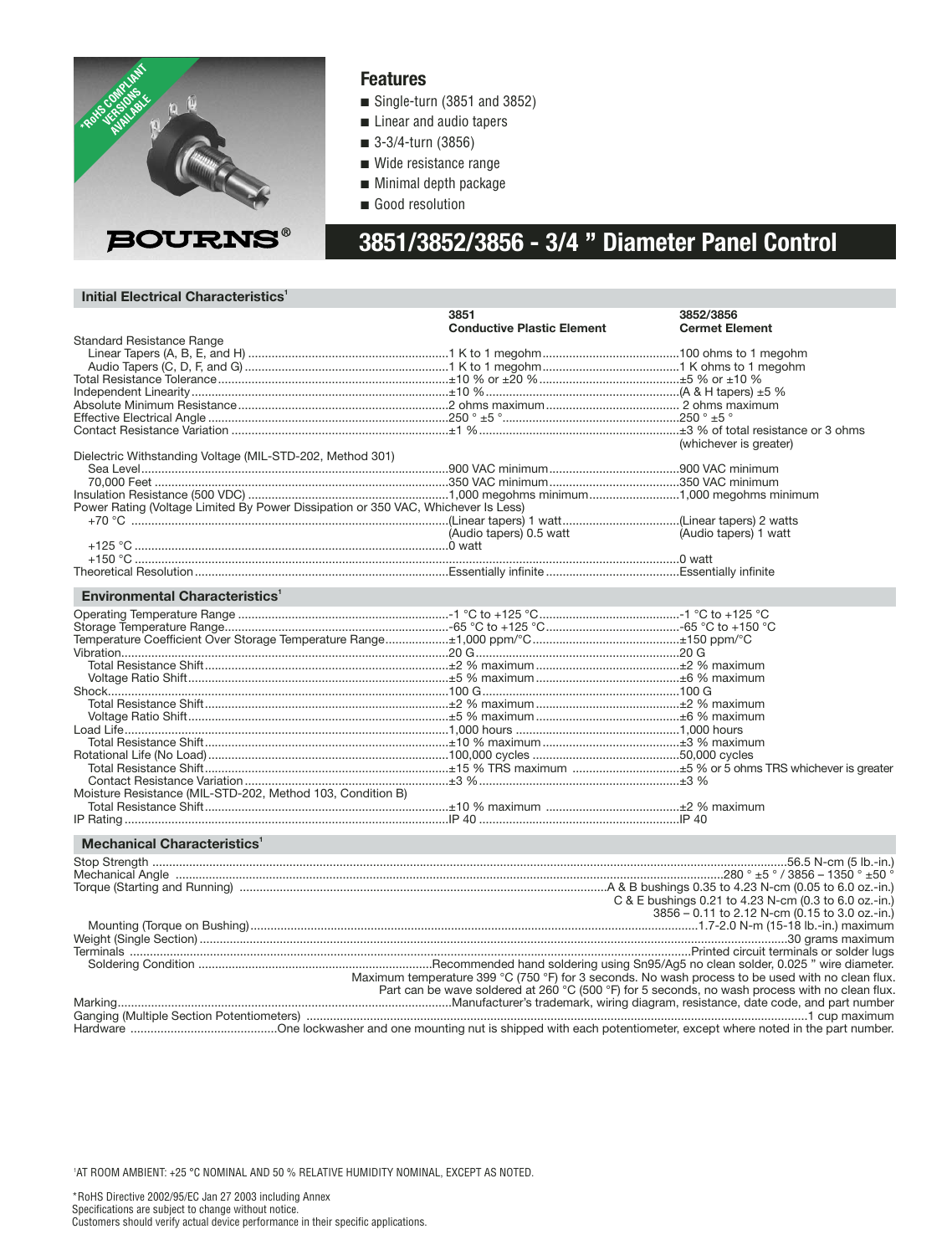### **3851/3852/3856 - 3/4 " Diameter Panel Control**

### **BOURNS®**

#### **Product Dimensions**



Specifications are subject to change without notice. Customers should verify actual device performance in their specific applications.